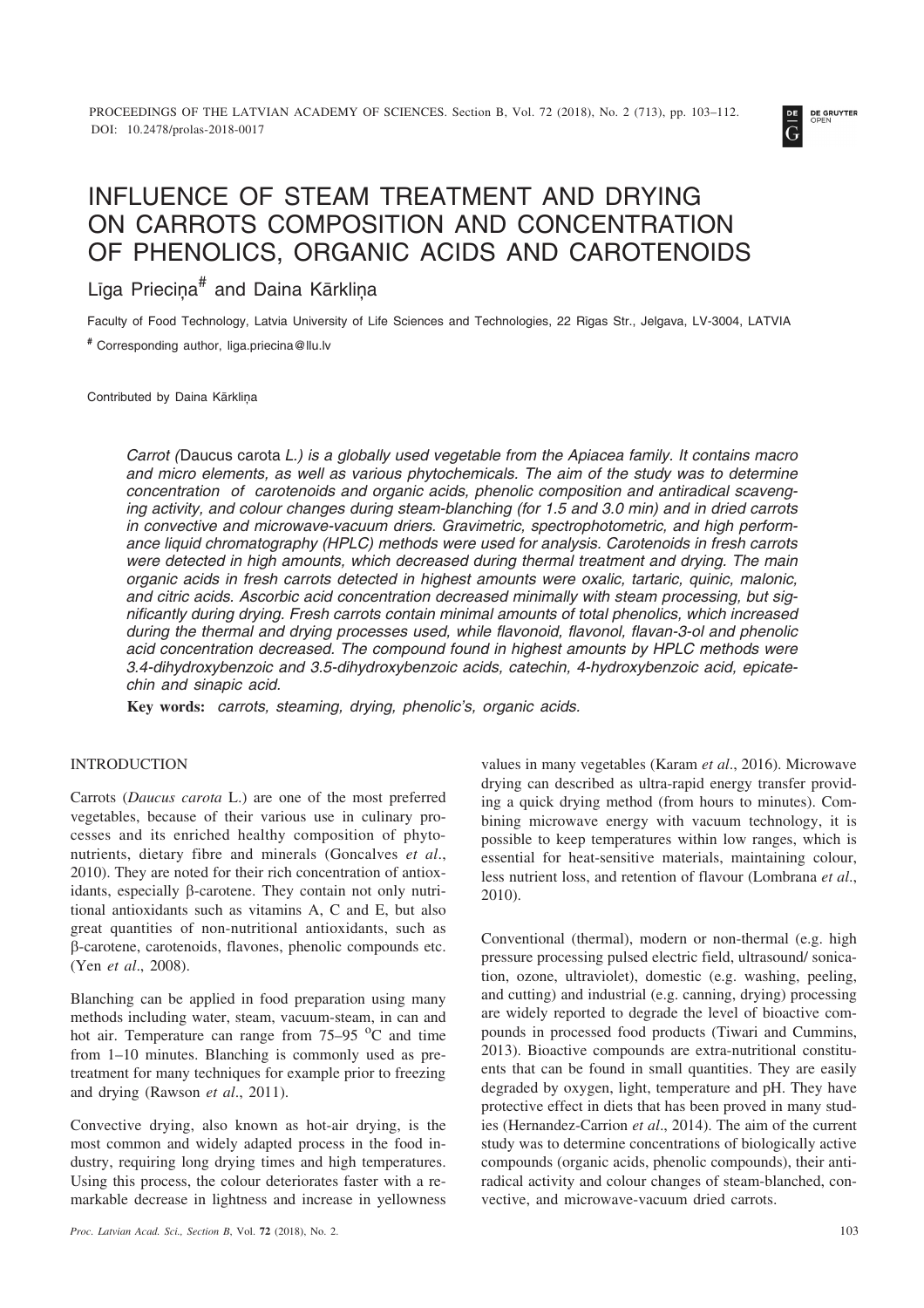#### MATERIALS AND METHODS

**Chemicals.** All used solvents and chemicals for extraction and analysis of carotenoids, organic acids and phenolic compounds were HPLC and analytical grade: gallic acid, 3.4-dihydroxybenzoic acid, 3.5-dihydroxybenzoic acid, (+)-catechin hydrate, chlorogenic acid, 4-hydroxybenzoic acid, vanillic acid, homovanillic acid, caffeic acid, (-)-epicatechin, syringic acid, vanillin, p-coumaric acid, sinapic acid, t-ferulic acid, 2-hydroxycinnamic acid, rutin hydrate, t(3)-hydroxycinnamic acid, quercetin, luteolin, kaempferol, acetone, methanol, ethanol, acetic acid, sodium hydroxide, aluminium chloride hexahydrate, sodium acetate anhydrous, sodium molybdate, sodium sulphate anhydrous, Folin-Ciocalteu reagent, magnesium carbonate basic,  $\beta$ -carotene, petroleum ether 40–60 °C, hydrochloric acid, sodium nitrate, m-phosphoric acid, oxalic acid, malic acid, malonic acid, fumaric acid, succinic acid, ascorbic acid, tartaric acid, quinic acid, benzoic acid, 2,2-diphenyl-1-picrylhydrazyl (DPPH), 2,2'-azino-bis(3-ethylbenzothiazoline-6-sulphonic acid) diammonium salt (ABTS), potassium persulphate, distilled water.

**Sample preparation and drying processing***.* Carrots were grown and harvested in Latvia; analysis of fresh, steamblanched and dried carrots was conducted in the Faculty of Food Technology, Latvia University of Agriculture. Schematic procedure of carrot processing is shown in Figure 1.

Steam-blanching was done using a home steaming device Tefal VC4003 Vitamin+ (China) at temperature  $95 \pm 3$  °C temperature for 1.5 and 3.0 minutes. Carrot discs were placed in a thin layer in a steaming chamber over boiling water. After steaming samples were taken out from container and cooled to  $20 \pm 2$  °C (Turkmen, 2008).

Approximately  $3.00 \pm 0.01$  kg carrot discs were dried in a convective drier. Drying in a chamber type convective drier with air circulation was done in a Memmert UF55 model (Germany) with controlled speed circulation  $(1.2 \pm 0.1)$  $\text{m·s}^{-1}$ ) at  $45 \pm 1$  <sup>o</sup>C temperature for 12 to 14 hours. Cut samples were placed on a perforated mesh ( $\varnothing$  0.185 m, bolts square  $-$  0.030 m<sup>2</sup>) with holes ( $\varnothing$  0.002 m); mesh occupancy —  $6.70 \text{ kg} \cdot \text{m}^{-2}$ . Samples were dried till constant non-changing moisture content (approximately from  $4.00 \pm$ 0.10% till 9.00 ± 0.10%) (Schweiggert *et al*., 2007)

Drying with a microwave-vacuum drier was done using an industrial Musson-1 (OOO Ingredient, Russia). The necessary amount of carrot (from 2.0–4.0 kg) was prepared for drying (fresh, steamed  $-1.5$  min, steamed  $-3.0$  min) and

placed in the drying cylinder (height 540 mm, diameter 350 mm), which was placed in microwave-vacuum drier (Microwave-vacuum drier Musson-1, 2007). The drying parameters were programmed pressure — 7.5 / 9.3 kPa, rotation speed of cylinder —  $6 \text{ min}^{-1}$ , number of cycles — one. Samples were dried till moisture content 7.0–9.0% for two hours.

Two different pre-treatments were used before microwavevacuum drying: steam-blanching for 1.5 and 3.0 min (procedure described previously). Immediately after cooling, samples were dried in a microwave-vacuum drier as described previously. Samples were immediately analysed after the above treatments.

**Moisture content.** Moisture content was determined according to the AOAC standard method. Fresh samples were dried at  $105 \pm 1$  °C for 2 hours (Mazzeo 2011), and dried samples at  $70 \pm 1$  <sup>o</sup>C (Sulaiman, 2011) for 3.0 hours. Moisture content was expressed as a percentage.

**Total carotenoid concentration.** Total carotenoid concentration was determined according to the Russian standard TOCT P 54058-2010 with modifications (Anonymous, 2011). Samples were ground and milled, 1.00–2.50 g weighed into centrifuge tubes, and 0.05 g magnesium carbonate and 50.0 mL of acetone were added. Tubes were centrifuged for 15 min at 3500 rpm. Then the liquid was transferred to a separating funnel; the residue was centrifuged with 12.5 mL pure acetone 3 times (15, 10 and 5 min) and the liquid was added to a separation funnel. To purify the extract in funnel, 25.0 mL petroleum ether and 25.0 mL water were added, the solution was mixed and separated; as a result the inorganic layer was removed and the organic layer was transferred to centrifuge tubes; 1.00 g sodium sulphate was added to the solution. Tubes were centrifuged for 15 min at 3500 rpm; the obtained solution was used for spectrophotometric analysis. Absorption was read at 450 nm and quantification was based on the  $\beta$ -carotene standard curve with different concentrations (0.50 to 5.00  $\mu$ g mL<sup>-1</sup>). Obtained results were expressed as mg  $\beta$ -carotene equivalents per 100 gram dry weight (mg  $\beta$ -CE 100 g<sup>-1</sup> DW).

**Extraction procedure of phenolic compounds.** For phenolic compound extracts, all samples were blended or milled in equal small pieces and then  $5.00 \pm 0.01$  g for fresh and  $2.50 \pm 0.01$  g for dried mass was placed in a flask, 50.0 mL pure acetone was added and mechanically stirred at  $18 \pm 1$  °C for 1 h. Samples were filtered and the residue was soaked in 50.0 mL ethanol-water (1:1) mixture and extracted for 30 min at  $18 \pm {}^{o}C$ . The solvent was filtered and



*Fig. 1*. Scheme of processing steps of carrots.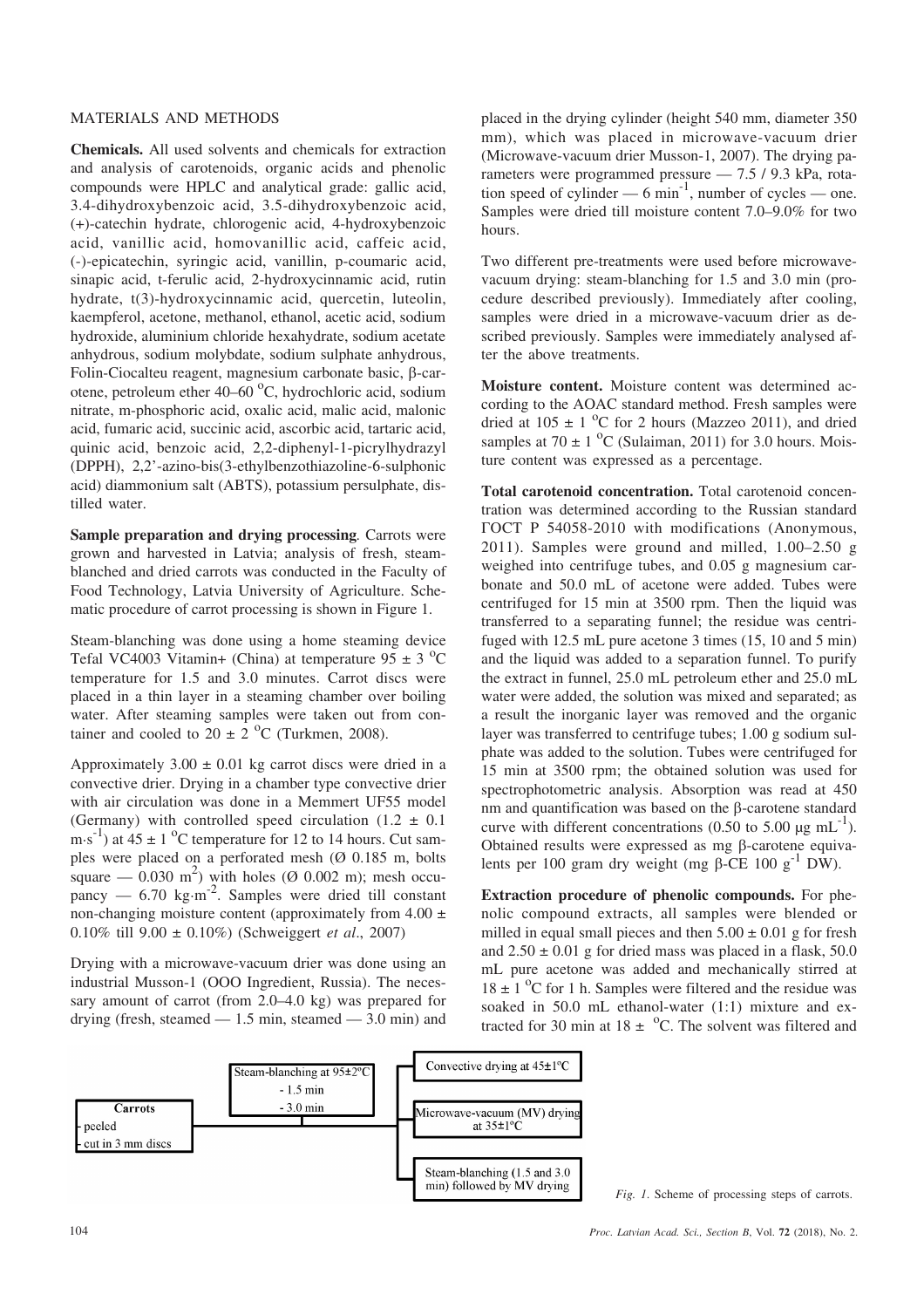the extract was stored at  $4 \pm 1$  <sup>o</sup>C until further analysis (max. storage time was two days). The extraction process was carried out in triplicate for each sample (Luthria, 2008; Garcia-Salas 2010).

**Total phenolic compound concentration.** Phenolic was determined according to the Folin-Ciocalteu method with modifications — 2.5 ml of 0.2 N Folin-Ciocalteu solution in water and 2.0 ml·7.5 g·100 ml<sup>-1</sup> sodium carbonate solution were added to 0.50 ml of previously extracted samples. The resulting solution was mixed and allowed to stand for 30 min at  $18 \pm 1$  °C. Quantification was based on a standard curve generated with  $0.120$  mg·ml<sup>-1</sup> of gallic acid. Results were expressed as milligram gallic acid equivalent per 100 gram dry weight (mg GAE·100 g-1 DW) (Pande *et al*. 2010).

**Total flavonoid concentration.** Flavinoid concentration was determined by the Olivera *et al*. (2008) method with modifications. To 0.50 ml sample extract, 2.0 ml water and 0.15 ml sodium nitrite  $(0.05 \text{ g} \cdot \text{ml}^{-1})$  were added; the obtained solution was left to incubate for 5 min. Then 0.15 ml aluminium chloride  $(0.10 \text{ g} \cdot \text{ml}^{-1})$  was added and the solution incubated for 6 min; then 1.0 ml·1M NaOH and 1.2 ml of water were added. The solution was mixed and incubated at  $18 \pm 1$  <sup>o</sup>C in the dark for 20 min. Absorbance was measured at 510 nm. A standard curve was constructed based on a range of catechin hydrate concentrations (from 0.4 to 0.01  $mg \cdot ml^{-1}$ ). Results were expressed as milligram catechin equivalent per 100 gram in dry weight (mg CE 100  $g^{-1}$ ) DW).

**Total flavonol concentration.** Flavonol concentration was determined by the Ložiene et al. (2007) method with slight modifications. To 2.0 ml sample extract, 2.0 mL  $AlCl<sub>3</sub>$  solution in ethanol (20 g·l<sup>-1</sup>) and 6.0 ml of CH<sub>3</sub>COONa solution in ethanol  $(50 \text{ g} \cdot \text{I}^{-1})$  were added and mixed, the obtained solution was incubated for 2.5 h at  $18 \pm 1$  <sup>o</sup>C in the dark. During incubation, the solution was mixed and was filtered just before measurement. Absorbance was measured at 440 nm. A standard curve was constructed based on a range of rutin hydrate concentrations (0.2 to 0.001 mg·ml<sup>-1</sup>). Results were expressed as rutin equivalent per 100 gram in dry weight (mg RE-100  $g^{-1}$  DW).

**Total flavan-3-ol (proanthocyanidin) concentration.** Flavan concentration was determined by the Zam (2012) method with modifications. To 1.0 ml sample extract, 2.5 mL freshly prepared vanillin solution in ethanol (1 g·100  $\text{mI}^{-1}$ ) and 2.5 ml·8% HCl solution in ethanol were added. The solution was mixed and incubated in a water bath at 30  $\pm$  1 <sup>o</sup>C for 20 min and then quickly cooled to 18  $\pm$  1 <sup>o</sup>C. Absorbance was measured at 500 nm. A standard curve was constructed based on a range of catechin hydrate concentrations (12.0 to 0.1 mg·ml<sup>-1</sup>). Results were expressed as milligram catechin equivalent per 100 gram in dry weight (mg  $CE·100 g<sup>-1</sup> DW.$ 

**Total phenolic acid concentration.** Phenolic acid concentration was determined by the Gawlic-Dziki (2012) method

*Proc. Latvian Acad. Sci., Section B*, Vol. **72** (2018), No. 2. 105

with modifications. To 1.0 ml of extract, 2.5 ml water, 0.5 ml 0.5M HCl, 0.5 ml Arnov reagent (10.0 g  $Na<sub>2</sub>MoO<sub>4</sub><sup>*</sup>2H<sub>2</sub>O$  and 10.0 g NaNO<sub>2</sub> dissolved in 100 ml water), 0.5 ml 1M NaOH and 0.5 ml water were added. The solution was mixed and then absorbance was measured at 490 nm. As a blank solution, extraction solvent instead of extract was used. A standard curve was constructed based on a range of caffeic acid concentrations (0.3 to 0.001 mg·ml-1). Results were expressed as caffeic acid equivalent per 100 gram in dry weight (mg CAE·100  $g^{-1}$  DW).

**Determination of concentration of individual phenolic compounds.** The previously mentioned extraction procedure was used. The obtained solution was distilled using a Rotatory evaporator (Heidolph Rotary Evaporator, Germany) till constant mass. Distillation temperature was  $55 \pm$ 5 <sup>o</sup>C (Ti *et al.*, 2014). The evaporated mass was dissolved in 5.0 ml pure methanol. The methanol extract was centrifuged and filtered with a 0.45 µm Millipore membrane just before analysis; pure solution was used for high performance liquid chromatography (HPLC) analysis.

Individual phenolic compounds were determined using modified the HPLC-DAD method (Shimadzu LC 20 Prominence, Japan). The method was based on chromatographic separation of phenolic compounds and their retention time. The analysis was performed at  $30.0 \pm 0.1$  °C. The mobile phase consisted from A – distilled water; B – methanol; C – acetic acid. Injection volume was 10 µl. The analytic column PerkinElmer C18 (4.6 mm  $\times$  250 mm  $\times$  5 µm) was used in the DAD SPD-M20A column. Total time of analysis was 78 min (Chen *et al*., 2001; Wang and Zuo, 2011; Baydar and Baydar, 2013, Lazarova *et al*., 2014). Parameters changed during analysis. The gradient elution was as follows: 0–2 min, 0–15% B, 2.5–2.4% C; 2–12 min, 15–18% B, 2.4–2.2% C; 12–20 min, 18–20% B, 2.2–1.8% C; 20–30 min, 20–25% B, 1.8–1.6% C; 30–40 min, 25–30% B, 1.6–1.4% C; 40–50 min, 30–45% B, 1.4–1.0% C; 50–55 min, 45–55% B; 1.0–0.9% C; 55–65 min, 55–85% B; 0.9–0.6% C; 65–70 min, 85–100% B, 0.6–0.0% C; 70–73 min, 100–0% B, 0.0–2.5% C; 78 min stop. Flow was also changed during analysis:  $0-12$  min,  $1.0-0.8$  ml·min<sup>-1</sup>; 12–20 min, 0.8–0.6 ml·min<sup>-1</sup>; 20–25 min, 0.6–0.5 ml·min<sup>-1</sup>; 25–35 min, 0.5–0.4 ml·min<sup>-1</sup>; 35–45 min, 0.4–0.8 ml·min<sup>-1</sup>; 45–50 min, 0.8–0.7 ml·min<sup>-1</sup>; 50–55 min, 0.7–0.8 ml·min<sup>-1</sup>; 55–65 min, 0.8–0.85 ml·min<sup>-1</sup>; 65–70 min, 0.85–1.0  $ml·min^{-1}$ .

Twenty-one standard compound mixtures were prepared at concentrations  $0.05$  to  $1.00$  mg·ml<sup>-1</sup> and diluted in pure methanol. Solution was stored at  $4 \pm 1$  °C temperature. The identification of phenolic compounds in the samples was done by comparing retention times of individual phenolic compounds in the reference vs. tested solution (qualitative analysis).

The concentration of those compounds was assessed based on comparison of peak areas obtained from the reference analysis (quantitative determination). Analysis was done in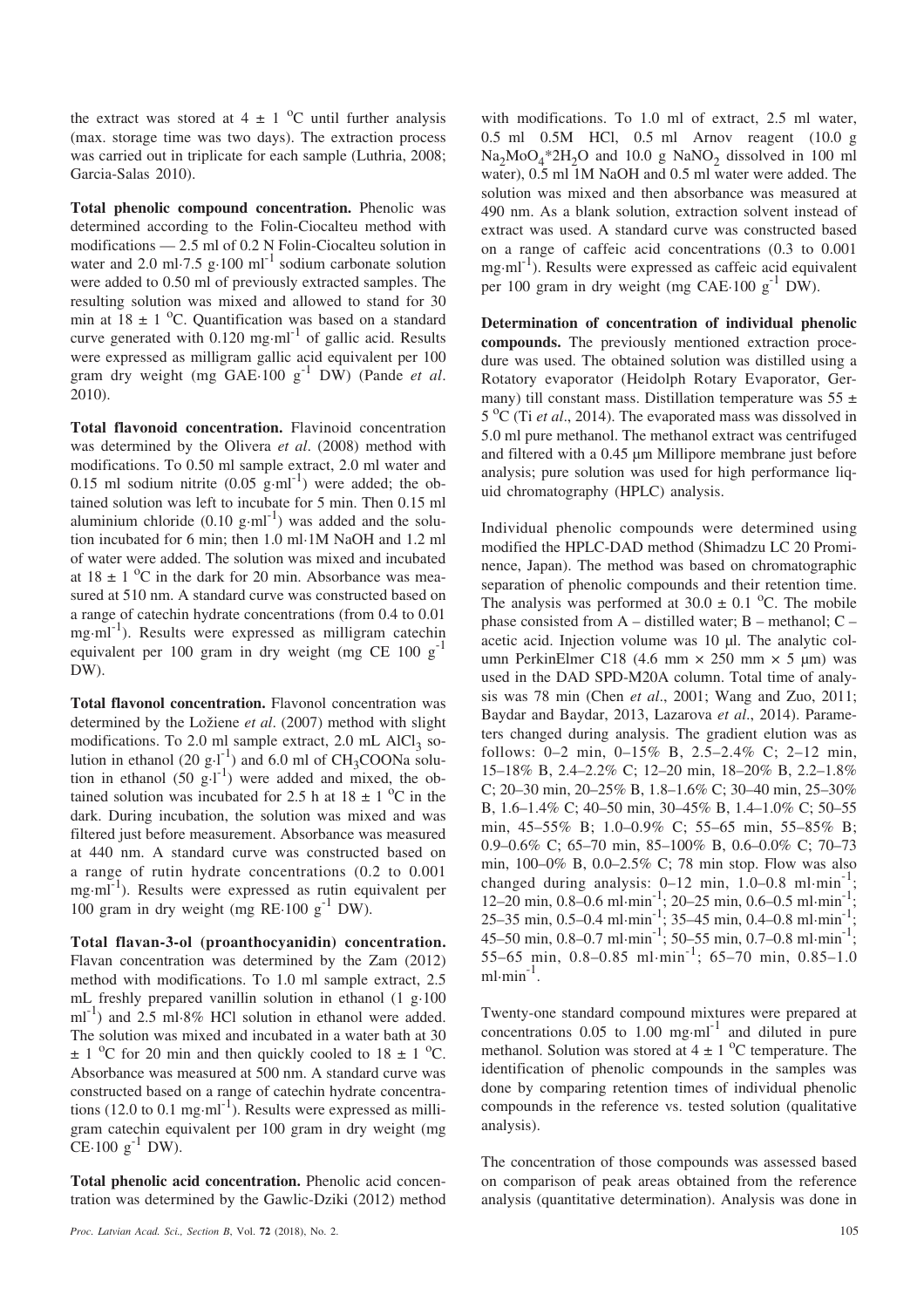duplicate. Results were expressed as milligrams per 100 gram of dry weight sample (mg $\cdot$ 100 g<sup>-1</sup> DW).

**Antiradical scavenging activity.** The antiradical scavenging activity of extracts was determined on the radical scavenging ability in reaction with stable 2.2-diphenyl-1-picrylhydrazyl (DPPH) free radical according to the Afify (2012) method with modifications. Absorbance was measured at 517 nm using a JENWAY 630 Spectrophotometer. The antiradical activity was expressed as TROLOX (6-hydroxy-2.5.7.8-tertamethylchroman-2-carboxylic acid) equivalent antiradical activity (mmoL TE $\cdot$ 100 g<sup>-1</sup> DW).

The antiradical scavenging activity of extracts was determined on the radical scavenging ability in reaction with  $ABTS^*$ <sup>+</sup> radical according to the Erkan (2011) method with modifications. Absorbance was measured at 734 nm using a JENWAY 630 Spectrophotometer. Results were expressed as TROLOX equivalent antiradical activity (mmoL TE·100  $g^{-1}$  DW) (calibration curve 10 to 1000 µmoL).

**Individual organic acids.** Approximately  $10.00 \pm 0.01$  g fresh or  $5.00 \pm 0.01$  g dried samples were weighed in flasks and 50.0 ml freshly prepared m-phosphoric acid in distilled water (pH =  $3.00 \pm 0.20$ ) was added. The samples were mixed at  $18 \pm 1$  <sup>o</sup>C temperature for 2 h and then filtered two times through Whatman filter paper and before injection in a chromatograph centrifuge and then filtered through 0.45 µm filter. A pH equal or lower than 5.00 is necessary in the mobile phase to maintain the stability of vitamin C during the analysis (Martin-Belloso *et al*., 2012; Isabelle *et al*., 2010).

Determination of oxalic, tartaric, quinic, malic, malonic, ascorbic, citric, fumaric, and succinic acid concentration was carried out according to Sherer *et al*. (2012) with modifications, using a Shimadzu LC-20 Prominence (Japan) liquid chromatograph, equipped with detector DAD SPD-M20A, auto sampler adjusted to 10 µl volume injection, and Alltech C18 column (5  $\mu$ m particle size, 250  $\times$  4.6 mm, kept at  $30 \pm 0.1$  °C temperature). The mobile phase consisted of acetonitrile and  $0.05$  M KH<sub>2</sub>PO<sub>4</sub> (ratio 1:99)  $(pH = 2.80 \pm 0.02$  adjusted with o-phosphoric acid) using an isocratic elution with a flow rate  $1.00 \text{ ml} \cdot \text{min}^{-1}$ . Detection was done at 210 nm. Total analysis time was up to 10 minutes.

Determination of salicylic and benzoic acid concentration was carried out according to Bae *et al*. (2014) with modifications. It was used Shimadzu LC-20 Prominence (Japan) liquid chromatograph, equipped with detector DAD SPD-M20A, auto sampler adjusted to 10 µl volume injection, Alltech C18 column (5 µm particle size,  $250 \times 4.6$ mm, kept at  $25 \pm 0.1$  °C). The mobile phase consisted from acetonitrile and  $0.025$  M KH<sub>2</sub>PO<sub>4</sub> (ratio 45 : 55) (pH = 2.55) ± 0.02 adjusted with o-phosphoric acid) using a gradient elution with a flow rate  $1.50$  ml·min<sup>-1</sup>. Detection was at 210 nm. Total analysis time was up till 5.5 minutes.

**Colour analysis.** Colour intensity of samples was measured with a Color Tec-PCM (New York, USA). Before measurement samples were blended in a uniform mass: fresh samples with a Braun Multiquick 5 (Poland), and dried samples with a Knifetec<sup>TM</sup> 1095 mill (Foss, Sweden). Samples were placed in plastic petri plates in monogamous mass and then placed on the top plate. Using the equipment, a sample diameter of 80 mm was analysed for determination of visual colour with a computer program.

Characterising colour CIE L\*a\*b\* space, amplitude L\* represents colour intensity  $(L_0 - \text{dark}, L_{100} - \text{light})$ , a<sup>\*</sup> – the amount of red  $(-a - a)$ ,  $b^*$  – yellow and blue colour amount  $(-b - +b)$ . Changes of colour components, compared with fresh samples (control) was characterised by the sum of the square difference — total difference  $\Delta E^*$ , obtained from using L\*a\*b\* values.

$$
\Delta E^* = \sqrt{(L^* - L_0^*)^2 + (a^* - a_0^*)^2 + (b^* - b_0^*)^2},
$$

where:  $\Delta E^*$  – total colour difference, which characterises sample colour changes compared with a fresh sample (control);  $L^*$  – sample colour intensity characterising the value using pre-treatment;  $L_0^*$  – sample colour intensity characterising the value in fresh samples (control);  $a^*$  – sample colour components green-red characterising values using pre-treatment;  $a_0^*$  – sample colour components green-red characterising the value in fresh samples;  $b^*$  – sample colour components blue-yellow characterising values using pre-treatment;  $b_0^*$  – sample colour components blue-yellow characterising the value in fresh samples (Zhu *et al*., 2014; Karasu *et al*., 2015).

**Data statistical analysis.** Moisture, carotenoid, total phenolic compounds concentration were determined in triplicate, individual phenolic and organic acid compound concentration — in duplicate; colour analysis — in ten replicates. Results were calculated and presented as a mean value  $\pm$  standard deviation (SD) using Microsoft Office 2010 software. Statistically significant differences between values were calculated at the level of confidence  $\alpha = 0.05$  using one-way analysis of variance.

#### RESULTS

Moisture content of fresh carrots was  $89.78 \pm 0.90\%$  and it was minimally affected by steam-blanching. Carotenoids were the main compounds in carrots and concentration ranged from  $185.17 \pm 0.55$  to  $282.86 \pm 8.59$  mg  $\beta$ -CE 100 g<sup>-1</sup> DW. Total phenolic compound concentration ranged from  $100.37 \pm 0.84$  to  $593.05 \pm 29.13$  mg GAE·100 g<sup>-1</sup> DW. Total phenolic acid concentration in carrots ranged from  $97.50 \pm 1.54$  to  $309.75 \pm 10.24$  mg CAE·100 g<sup>-1</sup> DW, and total flavonoid concentration from  $135.70 \pm 4.53$  to  $458.08 \pm 2.96$  mg CAE·100 g<sup>-1</sup> DW (Table 1).

A slight increase in carotenoid concentration was observed in 1.5 min steam-blanched carrots, while longer steam processing resulted in a decrease. The highest increase (67.4% higher than initial carotenoid concentration) was observed in microwave vacuum (MV) dried carrots.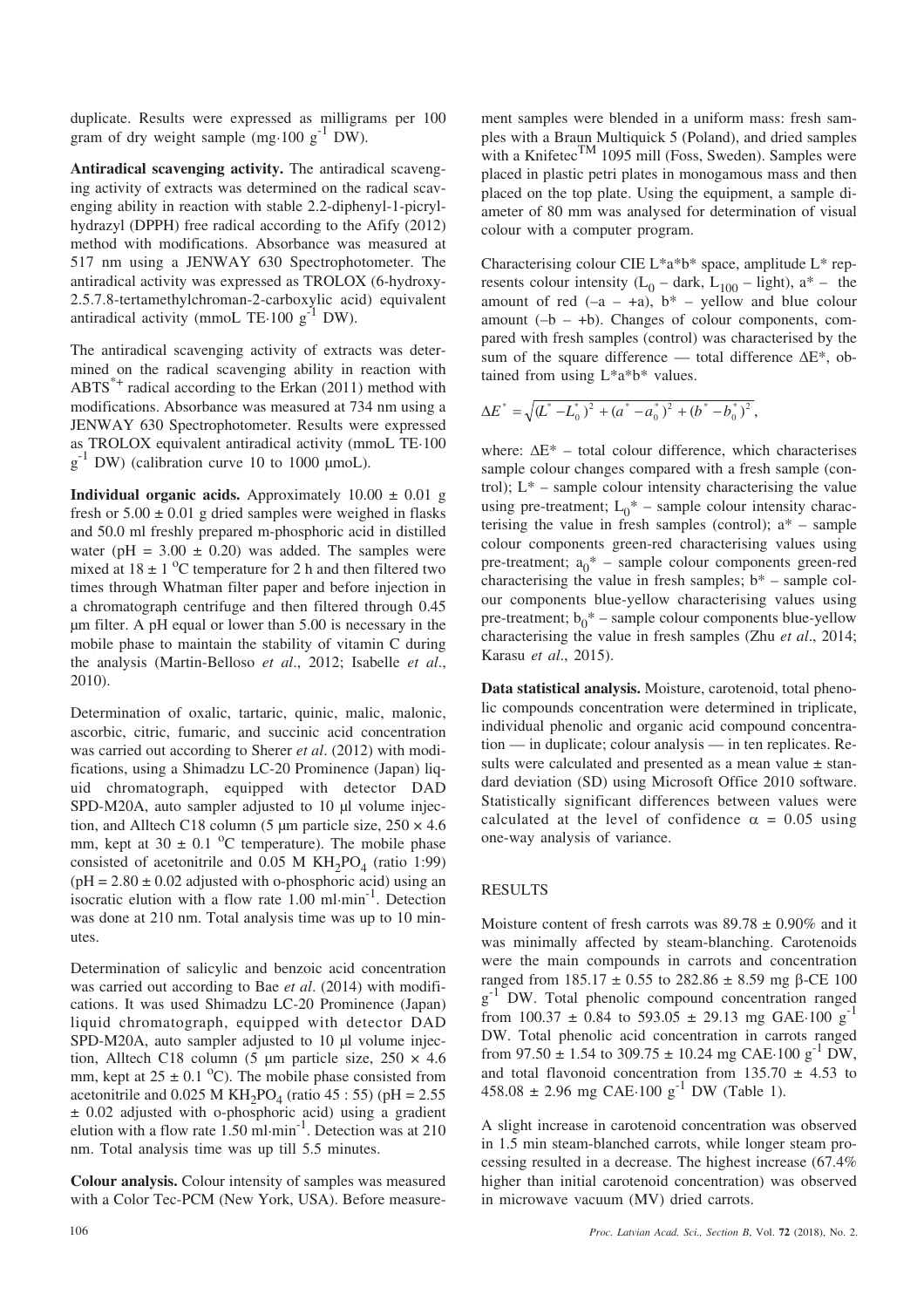Table 1

CAROTENOID AND PHENOLIC COMPOUND CONCENTRATION AND THEIR ANTIRADICAL ACTIVITY IN PROCESSED CARROTS

|                | Fresh             | $1.5 \text{ min}$ SB <sup><math>\degree</math></sup> | $3.0 \text{ min } SB$ <sup>*</sup> | $45^{\circ}$ C      | MV                  | $1.5$ min $SB + MV$ | $\frac{13.0 \text{ min SB} + \text{MV}}{20}$ |
|----------------|-------------------|------------------------------------------------------|------------------------------------|---------------------|---------------------|---------------------|----------------------------------------------|
| Carotenoids    | $190.73 \pm 2.32$ | $197.38 \pm 2.86$                                    | $185.17 \pm 0.55$                  | $200.49 \pm 2.86$   | $282.86 \pm 8.59$   | $174.48 \pm 2.64$   | $171.32 \pm 4.10$                            |
| Phenolics      | $114.44 \pm 0.88$ | $100.37 \pm 0.84$                                    | $106.04 \pm 10.99$                 | $593.05 \pm 29.13$  | $381.69 \pm 12.03$  | $402.94 \pm 10.66$  | $385.72 \pm 4.40$                            |
| Phenolic acids | $305.58 \pm 2.66$ | $300.84 \pm 6.72$                                    | $309.75 \pm 10.24$                 | $156.44 \pm 2.53$   | $97.50 \pm 1.54$    | $131.69 \pm 1.22$   | $181.33 \pm 5.58$                            |
| Flavonoids     | $458.08 \pm 2.96$ | $447.53 \pm 4.90$                                    | $387.91 \pm 2.62$                  | $167.07 \pm 1.12$   | $135.70 \pm 4.53$   | $168.44 \pm 2.45$   | $185.37 \pm 1.79$                            |
| Flavonols      | $129.17 \pm 4.56$ | $216.79 \pm 6.33$                                    | $129.62 \pm 2.69$                  | $30.43 \pm 1.81$    | $83.86 \pm 3.38$    | $66.43 \pm 1.48$    | $25.63 \pm 3.87$                             |
| Flavan-3-ols   | n.d.              | n.d                                                  | n.d.                               | $4653.06 \pm 28.90$ | $3121.91 \pm 45.93$ | $765.77 \pm 29.05$  | n.d.                                         |
| <b>ABTS</b>    | $10.71 \pm 1.17$  | $13.10 \pm 2.94$                                     | $52.14 \pm 3.09$                   | $662.14 \pm 7.96$   | $518.33 \pm 4.42$   | $674.05 \pm 10.58$  | $635.48 \pm 14.68$                           |
| <b>DPPH</b>    | $115.50 \pm 2.22$ | $128.42 \pm 4.16$                                    | $143.42 \pm 3.40$                  | $21863 + 1188$      | $206.13 \pm 0.63$   | $431.44 \pm 4.06$   | $463.63 \pm 4.38$                            |

Results were expressed as average amount with standard deviation; n.d., not detected; SB, steam blanching; 45 °C, convective drying; MV, microwave-vacuum drying; \* Priecina and Karklina, 2014

The total phenolic concentration minimally changed with steam processing, while with convective drying content resulted in an increase by 80.7%; with MV processing phenolic concentration increased by 70.0% and 71.6%.

The phenolic acid concentration decreased with drying process by 48.8% with convective and by 68.1% with MV drying; steam-blanching for 1.5 min helped to maintain acid concentration with convective and decreased concentration by 56.9% with MV drying and with 3.0 min processing concentration decreased by 40.7%. Many hypotheses have been raised to explain phenolic acid concentration changes during cooking: partial release from bounded form leading to increase in the soluble form, a decrease of the soluble fraction due to thermal degradation and an increase of the bound form caused by interactions of phenolic acids with macromolecules of the food matrix (Zaupa *et al*., 2015).

Flavonoids were the second major subgroup of phenolic compounds. Their concentration ranged from  $135.70 \pm 4.53$ to  $458.08 \pm 2.96$  mg CE $\cdot 100$  g<sup>-1</sup> DW. With thermal and drying, total flavonoid concentration decreased significantly. After short-term steam blanching, the concentration changed minimally, while in a longer time it decreased by 15.3%; with convective drying by 63.5%, and with MV processing it decreased by 70.4%, 63.2% and 59.5%, respectively. Heat processing followed by MV drying helps to maintain flavonoid concentration more than using only the drying process.

Flavan-3-ols (proanthocyanidins) were not detected in fresh and steamed carrots, while in convective and MV dried samples they were detected in significant amounts. Using 1.5 min steam-blanching followed by MV drying, the total concentration decreased by 75.5% compared with MV dried carrots, but with 3 min pre-processing flavan-3-ols were not detected.

The antiradical activity of processed carrots is determined by two different radicals and both had a tendency to increase minimally during blanching, but significantly increased with drying.

Carrots contain a wide range of phenolic compounds, including both simple and complex phenolics. Phenolic compounds in the highest concentration were 3.4-dihydroxybenzoic acid, 3.5-dihydroxybenzoic acid, catechin, quercetin and luteolin (Table 2).

From the analysed 21 phenolic compounds, 11 were detected in fresh samples, 12 in steam-blanched carrots, and 18 in convective and microwave-vacuum drier processed carrots, in different concentrations depending on used method.

Organic acids in carrots were detected in various concentrations and changed differently depending on processing type. The highest concentrations of analysed organic acids were observed in dried carrots (Table 3).

Principal component analysis (PCA) shows simple visualisation of complex data according to the similarity of the grouped data. In this study, PCA was applied to access the relationships between carrot processing methods depending on the organic acid and phenolic composition. The first and second principal components (PC1 and PC2, respectively) explained 44.24% and 22.03% of the variation (Fig. 2).

Figure 2 (a) shows clustering of the carrots in three main groups. The fresh and steam-blanched samples were separated from convective dried  $(45<sup>o</sup>C)$  and MV drier processed samples. Higher concentration of ascorbic acid, benzoic acid, 3.4-dihydroxybenzoic acid, fumaric acid, malic acid, gallic acid, rutin, quercetin and luteolin was observed in fresh and steam-blanched carrots. In convective dried carrots tartaric acid, oxalic acid, salicylic acid, citric acid, succinic acid, 4-hydroxybenzoic acid, and 2-hydroxycinnamic acid were detected in highest concentration. In MV processed carrots quinic acid, malonic acid, kaempferol, (+)-catechin, (-)-epicatechin, vanillin, 3.5-dihydroxybenzoic acid, homovanillic acid, syringic acid, t-ferulic acid, chlorogenic acid, p-coumaric acid, sinapic acid, caffeic acid, and 3-hydroxycinnmic acid had higher concentration. The PCA loading plots results depict similarity of methods based on chemical composition (Fig. 2b).

Colour is a major physical characteristics of food from a consumers' perspective. Colour in carrots during thermal and drying was analysed using the L\*a\*b\* spectrum and colour differences  $\Delta E$  (Table 4)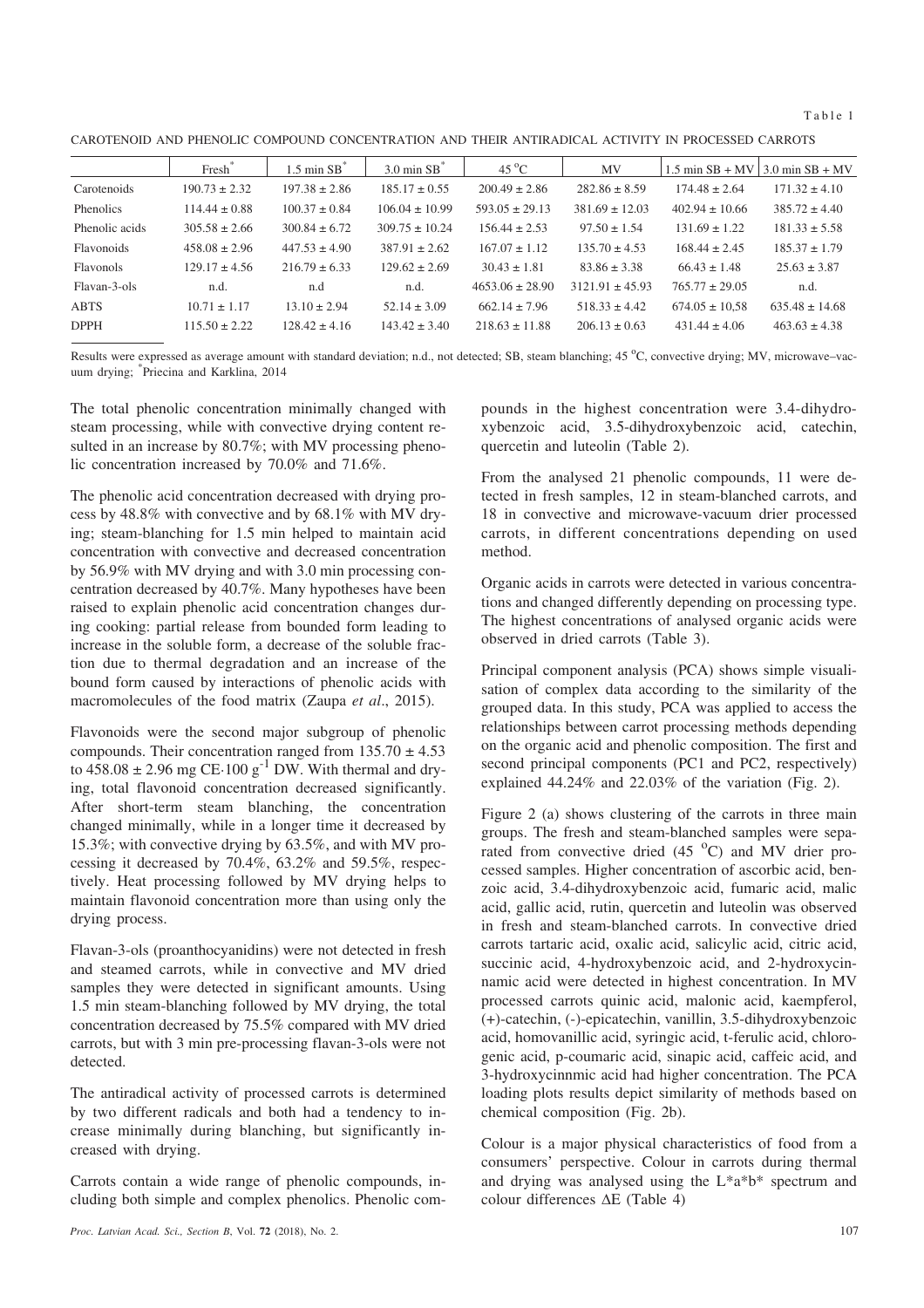PHENOLIC COMPOSITION OF PROCESSED CARROTS (mg·100  $g^{-1}$  DW)

|                           | Fresh  | $1.5 \text{ min } SB$ | 3.0 min SB | 45 $^{\circ}$ C | MV     | $1.5$ min SB +<br><b>MV</b> | $3.0$ min SB +<br>MV |
|---------------------------|--------|-----------------------|------------|-----------------|--------|-----------------------------|----------------------|
| Gallic acid               | 0.294  | 1.578                 | 1.934      | 0.334           | 0.413  | 0.051                       | 0.029                |
| 3,4-dihydroxybenzoic acid | 8.531  | 3.465                 | 1.653      | 2.414           | n.d.   | 1.955                       | 1.726                |
| 3,5-dihydroxybenzoic acid | n.d.   | 0.653                 | 0.511      | 1.666           | 1.068  | 1.865                       | 2.286                |
| $(+)$ -catechin           | n.d.   | 2.086                 | 1.772      | 0.819           | 1.899  | 1.044                       | 4.058                |
| Chlorogenic acid          | n.d.   | n.d.                  | n.d.       | 0.473           | 0.860  | 0.901                       | 1.741                |
| 4-hydroxybenzoic acid     | n.d.   | n.d.                  | 2.828      | 7.112           | 0.433  | 1.597                       | 2.355                |
| Homovanillic acid         | n.d.   | n.d.                  | n.d.       | 0.277           | 0.319  | 0.377                       | 0.203                |
| Caffeic acid              | n.d.   | n.d.                  | n.d.       | n.d.            | 0.386  | 0.270                       | 0.380                |
| (-)-epicatechin           | n.d.   | n.d.                  | n.d.       | 1.729           | 2.523  | 2.123                       | 2.511                |
| Syringic acid             | 0.085  | 0.154                 | 0.162      | 0.477           | 0.398  | 0.393                       | 0.364                |
| Vanillin                  | n.d.   | 0.145                 | 0.128      | 0.542           | 0.547  | 0.594                       | 0.664                |
| p-coumaric acid           | n.d.   | 0.082                 | 0.187      | 0.357           | 1.302  | 0.246                       | 0.254                |
| Sinapic acid              | 0.038  | 0.109                 | 0.119      | 2.570           | 11.686 | 8.373                       | 14.172               |
| t-ferulic acid            | 0.028  | n.d.                  | n.d.       | 0.092           | 0.097  | 0.219                       | 0.252                |
| 2-hydroxycinnamic acid    | 0.104  | 0.045                 | 0.204      | 0.401           | 0.025  | 0.248                       | 0.177                |
| Rutin                     | 0.853  | n.d.                  | n.d.       | 0.181           | 0.410  | 0.207                       | 0.249                |
| 3- hydroxycinnamic acid   | 0.038  | n.d.                  | 0.009      | 0.185           | 3.999  | 0.313                       | 0.196                |
| Ouercetin                 | 16.739 | n.d.                  | n.d.       | n.d.            | n.d.   | n.d.                        | n.d.                 |
| Luteolin                  | 2.844  | n.d.                  | n.d.       | n.d.            | n.d.   | n.d.                        | n.d.                 |
| Kaempferol                | 0.028  | 0.009                 | n.d.       | n.d.            | 0.041  | 0.010                       | 0.082                |
| Total phenolic's by HPLC  | 29.583 | 8.327                 | 9.507      | 19.629          | 26.407 | 20.786                      | 31.699               |

Results were expressed as average amount with 10% standard deviation; n.d., not detected; SB, steam blanching; 45 °C, convective drying; MV, microwave vacuum drying

Oxalic acid 316.46 228.07 139.49 953.78 331.94 146.82 89.75 Tartaric acid 840.63 776.10 559.82 1553.01 n.d. 552.23 798.41 Quinic acid n.d. n.d. 1030.42 n.d. 2898.31 3846.49 935.89 Malic acid 168.19 301.42 1818.20 n.d. n.d. n.d. n.d. Malonic acid **n.d.** n.d. n.d. n.d. n.d. n.d. 817.10 1281.86 2757.70 1168.83 Ascorbic acid 127.84 123.71 94.11 109.80 97.75 82.62 70.13 Citric acid 1074.49 321.94 215.79 4163.34 1378.58 1108.75 60.42 Fumaric acid 104.31 9.98 22.07 0.03 n.d. n.d. 15.93 Succinic acid 14.57 79.63 n.d. 780.32 158.97 24.39 420.77 Salicylic acid **n.d.** 0.60 n.d. 3.36 0.18 0.79 1.01 Benzoic acid 1.83 0.42 0.78 0.59 0.29 0.27 0.13 Total org. acids 2648.33 1841.87 3880.69 8381.33 6147.87 8520.07 3561.28

Fresh\* | 1.5 min  $SB^*$  | 3.0 min  $SB^*$  | 45 °C

|                         | Results were expressed as average amount with 10% standard deviation; *Priecina and Karklina (2015); SB, steam blanching; 45 °C, convective drying; MV, |
|-------------------------|---------------------------------------------------------------------------------------------------------------------------------------------------------|
| microwave vacuum drying |                                                                                                                                                         |

With steam-blanching samples minimally changed in lightness, while 3.0 min steam processing produced visual changes ( $\Delta E > 10$ ). Carrots became significantly lighter with convective and MV drying, but carrots subjected to steam-blanching followed by MV drying maintained a darker colour than dried carrots without pre-processing. More visual changes were observed in dried samples without pre-processing.

## DISCUSSION

Food processing (including thermal process) induces matrix disruption in lipophilic carotenoids, thereby increasing their bioavailability (Van Buggenhout *et al*., 2010). In plant tissues carotenoids can exist in *cis* and *trans* forms and during processing a portion of the *trans* form carotenoid is either lost or converted to the *cis* form and its derivatives, result-

 $MV$  1.5 min SB +

MV

Table 3

3.0 min SB + MV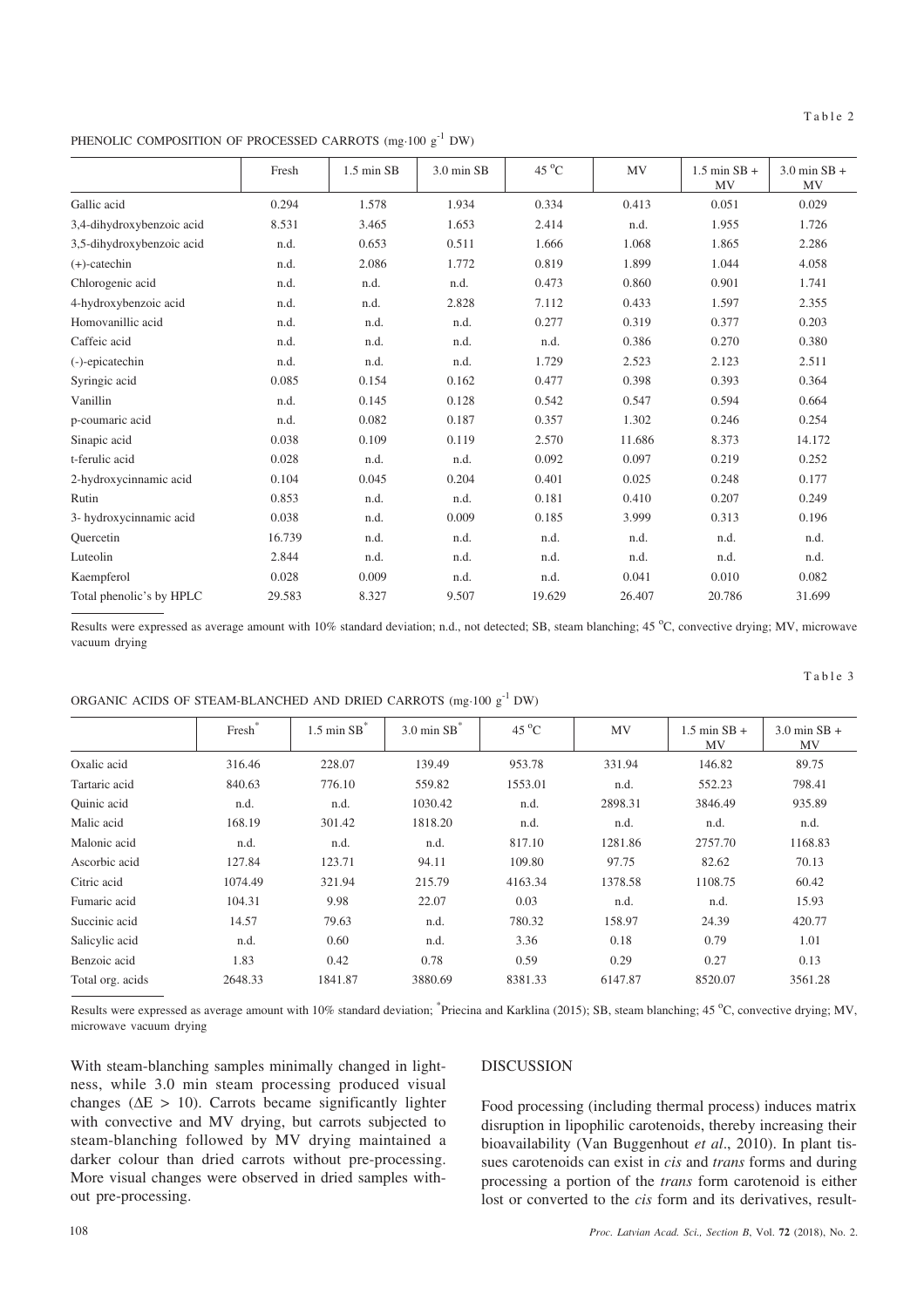

*Fig. 2.* (a) – scores and (b) – loading plots of principal component PC1 and PC2 of the PC analysis. Organic acid and phenolic composition data was determined after seven processing methods. SB, steam blanching; 45 °C, convective drying; MV, microwave vacuum drying.

ing in increase of the total carotenoid concentration (Sharma *et al*., 2012). Decrease in carotenoid concentration is due to oxidation, which depends on oxygen and can be stimulated by heat and light. Also it can lead to reduction of pigment levels (carotenoids in plants are responsible for yellow and red colours of vegetables) (Murador *et al*., 2014).

Increase in phenolic compound concentration can occur due to thermally induced extraction of antioxidant molecules, which previously were complexed or polymerised, or retention of active compounds caused by inactivation of enzymes involved in catabolism of phenolics (Kapoor and Aggarwar, 2015). According to Guillen *et al*. (2017), decrease in phenolic concentration can be explained as a result of phenolic breaking down by heat, while an increase can be due to increase in the level of free flavonols caused by thermal treatment. It was suggested that anthocyanidins are unstable in nature and degradation can be caused by oxidation reactions, leading to formation of colourless phenolic aglycones (chalcone), which further transform into coumarin glycoside derivatives (Tiwari and Cummins, 2013).

Both of the used radical solutions have a specific analysis range — the ABTS radical solution estimates activity of not only phenolic compounds, but also of carotenoids, ascorbic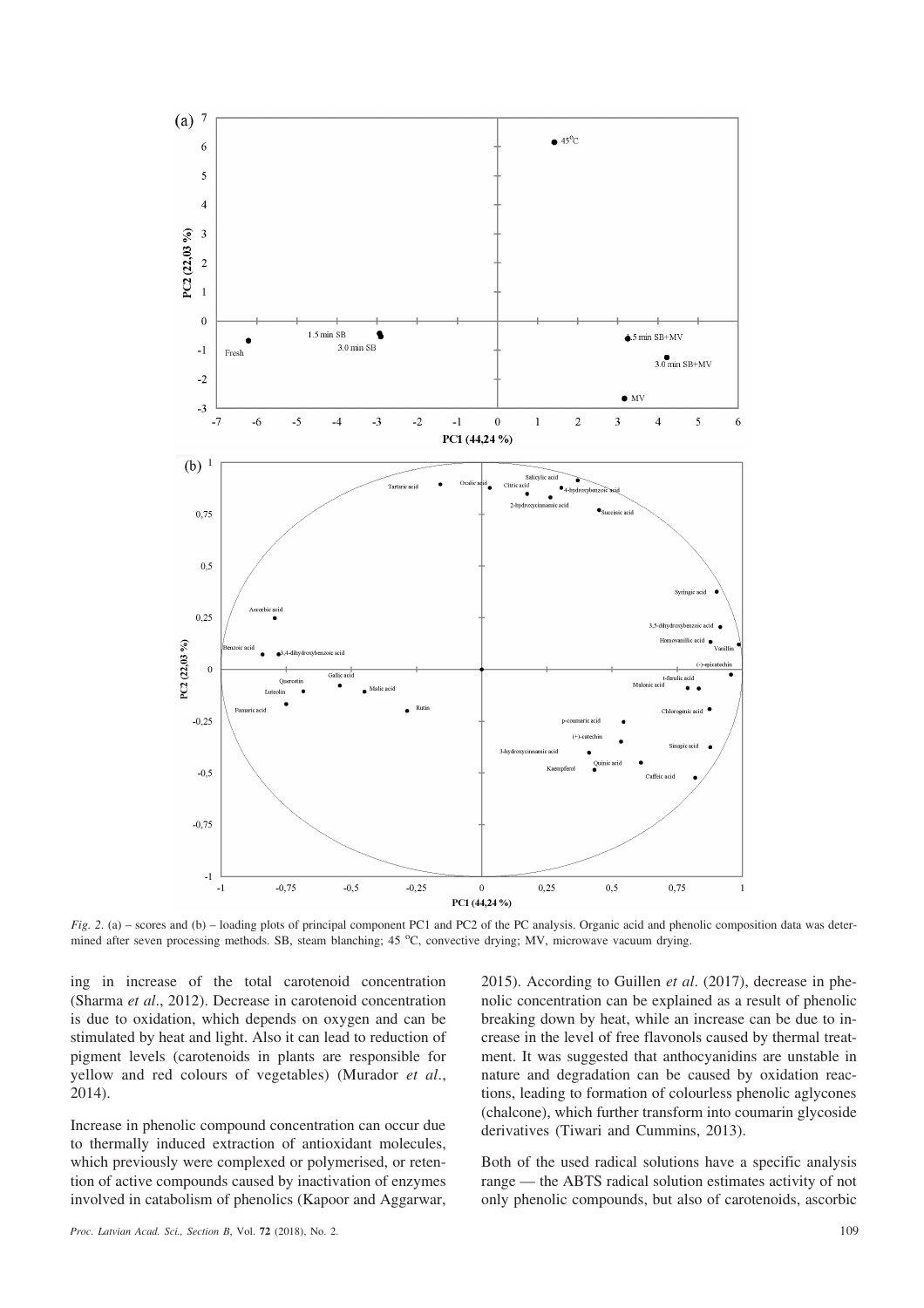| ani<br>г |  |
|----------|--|
|----------|--|

COLOUR PARAMETER CHANGES IN CARROTS USING STEAM-BLANCHING AND DRYING PROCESSES

|                              | L                | a                                 | b                                                                   | $\Delta E$ |
|------------------------------|------------------|-----------------------------------|---------------------------------------------------------------------|------------|
| Fresh                        | $45.25 \pm 0.07$ | $17.09 \pm 0.08$ 44.80 $\pm 0.34$ |                                                                     |            |
| $1.5$ min SB                 | $48.49 \pm 0.09$ |                                   | $16.73 \pm 0.15$ $48.63 \pm 0.39$ $5.02 \pm 0.08$                   |            |
| 3.0 min SB                   | $48.03 \pm 0.08$ |                                   | $16.01 \pm 0.26$ $57.12 \pm 0.60$ $12.67 \pm 0.31$                  |            |
| $45^{\circ}$ C               |                  |                                   | $72.19 \pm 0.19$ $17.40 \pm 0.22$ $39.68 \pm 0.47$ $27.42 \pm 0.23$ |            |
| <b>MV</b>                    |                  |                                   | $72.33 \pm 0.11$ $15.22 \pm 0.23$ $39.19 \pm 0.30$ $27.71 \pm 0.16$ |            |
| $1.5 \text{ min}$<br>$SB+MV$ |                  |                                   | $69.66 \pm 0.23$ $14.71 \pm 0.35$ $47.03 \pm 0.37$ $24.62 \pm 0.32$ |            |
| $3.0 \text{ min}$<br>$SB+MV$ |                  |                                   | $66.64 \pm 0.15$ $17.15 \pm 0.28$ $47.56 \pm 0.43$ $21.57 \pm 0.23$ |            |

SB, steam blanching;  $45^{\circ}$ C, convective drying; MV, microwave vacuum drying

acid and other compounds as whole matrix, while the DPPH solution was specifically designed for determination of antiradical activity of phenolic compounds (Schaich *et al*., 2015). Besides structural characteristics (differences in hydroxylation, glycosylation, and methoxylation) of the phenolic compounds, the contents of the individual phenolics also contributes to the overall antioxidant activity (Natic *et al*., 2015).

Increase in 4-hydroxybenzoic acid concentration can be explained by the effect of thermal processing, which caused degradation of anthocyanin to benzoic derivatives, particularly 4-hydroxybenzoic acid. Increased temperature in combination with increased pH causes degradation leading to various benzoic derivatives (Patras *et al*., 2010). Increase of syringic acid concentration under MV conditions can be explained by accelerated thermal degradation of anthocyanin glycoside (malvidin-3-glycoside) under MV and acidic conditions (Zhao *et al*., 2013). As phenolic acids are susceptible to oxidation and degradation, exposure to light, oxygen and heat during food processing accelerates destruction of phenolic acids (Ravichandran *et al*., 2012). The obtained results showed that processing at low temperatures and using MV drying can limit the effect of oxygen and thus limit destruction of the studied phenolic acids.

3-hydroxycinnamic acid was found in low amounts that decreased with thermal processing, but increased with drying — with convective drying by 79.5% and the highest increase (by 99%) was observed with MV drying. Rutin was detected in fresh carrots, but not after steam-blanching; with convective drying rutin concentration decreased by 78.8%, while with MV processing by 51.9%, 75.7%, and 70.8%. In fresh carrots quercetin and luteolin was found in high concentration, but was not detected after thermal and drying processes.

The predominant phenolic acids in carrots are chlorogenic acid, caffeic acid, p-hydroxybenzoic acid, ferulic acid and other cinnamic acid isomers (Shahidi and Ambigaipalan, 2015). In our study chlorogenic acid had the highest concentration among phenolic acids.

Decrease in concentration of rutin, quercetin and kaempferol during thermal and drying processing can be explained by oxidation. Quercetin is unstable and is easily degraded in a slightly alkaline environment, while photodegradation has no significant effect (Dall'Acqua *et al*., 2012).

The main organic acid with antioxidant properties is ascorbic acid. In carrot it was found in high amounts; short term steam processes minimally affected its concentration, while longer steaming decreased concentration to 73.6% of the initial content. After convective drying carrots maintained 85.9% of the ascorbic acid concentration, while after MV drying the concentration was 76.5%, 64.6%, and 54.9% of initial amount. Degradation of bioactive compounds (ascorbic acid and anthocyanin) can be explained by oxidation during thermal processing and drying (Rawson *et al*., 2011).

Principal component analysis (PCA) was used to explain differences in chemical composition between processing methods (Šumec *et al.*, 2016).

## **CONCLUSIONS**

The importance of the presented research lies in the underlining of the bioactive compounds of steam-blanched and differently dried carrots that need to be considered to understand composition changes during processing and loss of these compounds. It was shown that carrots are a rich source of carotenoids and short-term steam-blanching and the selected drying techniques minimally changes carotenoid concentration. HPLC analysis was used to identify and quantify amounts of phenolic compounds and organic acids by comparison with standards. Flavonoids, benzoic derivatives and main organic acids with antioxidant properties had the highest concentration in fresh and thermal processed carrots; organic acids and two phenolic acids had highest concentration in convective dried carrots, while most of the identified phenolic compounds (mostly phenolic acids) were observed in high concentration in MV drier processed carrots.

## *ACKNOWLEDGMENTS*

*This research was supported by the National Research Programme "Agricultural Resources for Sustainable Production of Qualitative and Healthy Foods in Latvia AgroBioRes" (2014–2017), Project No. 4 "Sustainable Use of Local Agricultural Resources for Qualitative and Healthy Food Product Development (FOOD)"*.

#### **REFERENCES**

- Afify, Ael-M., El-Beltagi, H. S., Abd El-Salam, S. M., Omran, A. A. (2012). Biochemical changes in phenols, flavonoids, tannins, vitamin  $E$ ,  $\beta$ -carotene and antioxidant activity during soaking of three white sorghum varieties. *Asian Pacific J. Trop. Biomed.,* **2** (3), 203–209.
- Anonymous (2011). Russian National standard ГОСТ Р 54058-2010. Functional Food. Method for determination of carotenoids. Russia, Moscow, 2011. Available from: http://www.internet-law.ru/gosts/gost/50791/ (accessed 31.01.2016) (in Russian)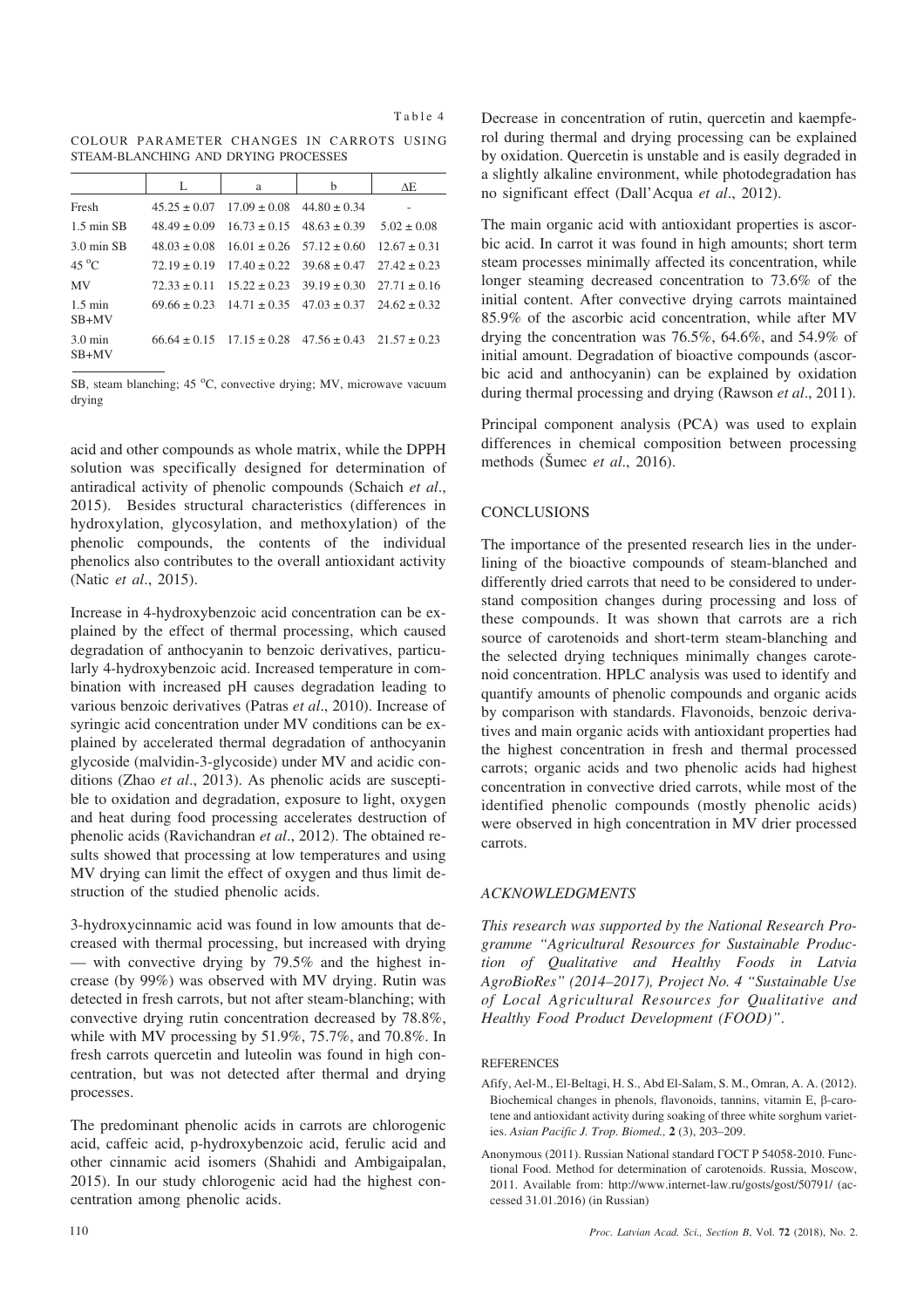- Bae, H., Kyon, Yun S., Hae Jun, J., Koo Yoon, I., Young Nam, E., Hyun Kwon, J. (2014). Assessment of organic acid and sugar composition in apricot, plumcot, plum, and peach during fruit development. *J. Appl. Bot. Food Quality*, **87**, 24–29.
- Baydar, N. G., Baydar, H. (2013). Phenolic compounds, antiradical activity and antiradical capacity of oil-bearing rose (*Rosa damascene* Mill.) extracts. *Industr. Crops Prod.*, **41**, 375–380.
- Chen, H., Zuo, Y., Deng, Y. (2001). Separation and determination of flavonoids and other phenolic compounds in cranberry juice by high-performance liquid chromatography. *J. Chromatogr. A*, **913**, 387–395.
- Dall'Acqua, S., Miolo, G., Innocenti, G., Caffieri, S. (2012). The photodegradation of quercetin: Relation to oxidation. *Molecules*, **17**, 8898–8907.
- Erkan, N., Cetin, H., Ayranci, E. (2011). Antioxidant activities of *Sideritis congesta* Davis et Huber-Morath and *Sideritis araguta* Boiss et Heldr: Identification of free flavonoids and cinnamic acid derivatives. *Food Res. Int.,* **44***,* 297–303.
- Garcia-Salas, P., Morales-Soto, A., Segura-Carretero, A., Fernandez-Gutierrez, A. (2010). Phenolic–compound–extraction systems for fruit and vegetable samples. *Molecules*, **15**, 8813–8826.
- Gawlic-Dziki, U. (2012). Dietary spices as natural effectors of lipoxygenase, xanthine oxidase, peroxidase and antioxidant agents. *LWT-Food Sci. Technol.,* **47**, 138–146.
- Goncalves, E. M., Pinheiro, J., Abreu, M., Brandao, T. R. S., Silva, C. L. M. (2010). Carrot (*Daucus carota* L.) peroxidase inactivation, phenolic content and physical changes kinetics due to blanching. *J. Food Eng.,* **97**, 574–581.
- Hernandez-Carrion, M., Hernando, I., Quiles, A. (2014). High hydrostatic pressure treatment as an alternative to pasteurization to maintain bioactive compound content and texture in red sweet pepper. *Innov. Food Sci. Emerg. Technol.,* **26**, 76–85.
- Isabelle, M., Lee B. L, Lim, M. T., Koh, W. P., Huang, D., Ong, C. N. (2010). Antioxidant activity and profiles of common vegetables in Singapore. *Food Chem.,* **120**, 993–1003.
- Kapoor, S., Aggarwal, P. (2015). Drying method affects bioactive compounds and antioxidant activity of carrot. *Int. J. Veget. Sci.,* **21** (5), 467–481.
- Karam, M. C., Petit, J., Zimmer, D., Djantou, E. B., Scher, J. (2016). Effects of drying and grinding in production of fruit and vegetable powders: A review. *J. Food Eng.,* **188**, 32–49.
- Karasu, S., Kilicli, M., Baslar, M., Arici, M., Sagdic, O., Karaagalci, M. (2015). Dehydration kinetics and changes of bioactive compounds of tulip and poppy petals as a natural colorant under vacuum and oven conditions. *J. Food Proc. Preserv.,* **39**, 2096–2106.
- Lazarova, I., Zengin, G., Aktumsek, A., Gevrenova, R., Ceylan, R., Uysal, S. (2014). HPLC-DAD analysis of phenolic compounds and antioxidant properties of Asphodeline lutea roots from Bulgaria and Turkey. *Industr. Crops Prod.,* **61**, 438–441.
- Lombrana, J. I., Rogriguez, R., Ruiz, U. (2010). Microwave-drying of sliced mushroom. Analysis of temperature control and pressure. *Innov. Food Sci. Emerg. Technol.,* **11**, 652–660.
- Ložiene, K., Venskutonis, P.R., Šipailiene, A., Labokas, J. (2007). Radical scavenging and antibacterial properties of the extracts from different *Thymus pulegioides* L. chemotypes. *Food Chem.,* **103**, 546–559.
- Luthria, D. L. (2008). Influence of experimental conditions on the extraction of phenolic compounds from parsley (*Petroselinum crispum*) flakes using a pressurized liquid extractor. *Food Chem.,* **107**, 745–752.
- Martin-Belloso, O., Odrizola-Serrano, I., Soliva-Fortuny, R. (2012). Vitamin C. In: *Handbook of Analysis of Active Compounds in Functional Foods.* Chapter 11. Nollet, L. M. L., Toldra, F. (eds.). CRC Press Taylor&Francis Group, pp. 195–218.
- Mazzeo, T., N'Dri, D., Chiavaro, E., Visconti, A., Fogliano, V. (2011). Effect of two cooking procedures on phytochemical compounds, total antiox-

idant capacity and colour of selected frozen vegetables. *Food Chem.,* **128**, 627–633.

- Murador, D. C., de Cunha, D. T., de Rosso, V. V. (2012). Effects of cooking techniques on vegetable pigments: A meta-analytic approach to carotenoid and anthocyanin levels. *Food Res. Int.,* **65**, 177–183.
- Natic, M. M., Dabic, D. C., Papetti, A., Fotiric Aksic, M. M., Ognjanov, V., Ljubojevic, M., Tesic, Z. Lj. (2015). Analysis and characterisation of phytochemicals in mulberry (*Morus alba* L.) fruits grown in Vojvodina, North Serbia. *Food Chem.,* **171**, 128–136.
- Olivera, F. D., Vina, S. Z., Marani, C. M., Ferreyra, R. M., Mugridge, A., Chaves, A. R., Mascheroni, R. H. (2008). Effect of blanching on the quality of Brussels sprouts (*Brassica olearacea* L. *gemmifera* DC) after frozen storage". *J. Food Eng.,* **84**, 148–155.
- Pande, G., Akoh, C. C. (2010). Organic acids, antioxidant capacity, phenolic content and lipid characterisation of Georgia-grown underutilized fruit crops. *Food Chem.,* **120**, 1067–1075.
- Patras, A., Brunton, N. P., O'Donnell, C., Tiwari, B. K. (2010). Effect of thermal processing on anthocyanin stability in foods; mechanisms and kinetics of degradation. *Trends in Food Sci. Technol.,* **21**, 3–11.
- Priecina, L., Karklina, D. (2014). Research of phenolics, flavonoids and carotenoids in vegetables and spices. In: *Proceedings of the International Academic Conference on Engineering, Internet and Technology in Prague 2014, December 12–13, 2014*. Prague, pp. 205–214.
- Priecina, L., Karklina, D. (2015). Composition of major organic acids in vegetables and spices. In: *CBU International Conference Proceedings 2015. Innovations in Science and Education, Prague, Czech Republic, 25–27 March 2015.* Vol. 3, pp. 447–454.
- Ravichandran, K., Ahmed, A. R., Knorr, D., Smetanska, I. (2012). The effect of different processing methods on phenolic acid content and antioxidant activity of red beet. *Food Res. Int.,* **48**, 16–20.
- Rawson, A., Patras, A., Tiwari, B. K., Noci, F., Koutchma, T., Brunton, N. (2011). Effect of thermal and non-thermal processing technologies on the bioactive content of exotic fruits and their products: Review of recent advances. *Food Res. Int.,* **44**, 1875–1887.
- Schaich, K. M., Tian, X., Xie, J. (2015). Hurdles and pitfalls in measuring antioxidant efficacy: A critical evaluation of ABTS, DPPH, and ORAC assays. *J. Funct. Foods*, **14**, 111–125.
- Scherer, R., Poloni Rybka, A. C., Ballus, C. A., Meinhart, A. D., Teixeira Filho, J., Teixeira Godoy, H. (2012). Validation of a HPLC method for simultaneous determination of main organic acids in fruits and juices. *Food Chem.,* **135**, 150–154.
- Schweiggert, U., Carle, R., Schieber, A. (2007). Conventional and alternative procsses for spice production: a review. *Trends Food Sci. Technol.,* **18**, 260–268.
- Shahidi, F., Ambigaipalan, P. (2015). Phenolics and polyphenolics in foods, beverages and spices: Antioxidant activity and health effects: a review. *J. Funct. Foods*, **18**, 820–897.
- Sharma, K. D., Karki, S., Thakur, N. S., Attri, S. (2012). Chemical composition, functional properties and processing of carrot: a review. *J. Food Sci. Technol.,* **49** (1), 22–32.
- Sulaiman, S. F., Bakar Sajak, A. A., Ooi, K. L., Supriatno, Seow, E. W. (2011). Effect of solvents in extracting polyphenols and antioxidants of selected raw vegetables. *J. Food Compos. Anal.,* **24**, 506–515.
- Ðumec, D., Maretic, M., Lugaric, I., Meðic, A., Salopek-Sondi, B., Duralija, B. (2016). Assessment of the differences in the physical, chemical and phytochemical properties of four strawberry cultivars using principal component analysis. *Food Chem.,* **194**, 828–834.
- Ti, H., Li, Q., Zhang, R., Zhang, M., Deng, Y., Wei, Z., Chi, J. (2014). Free and bound phenolic profiles and antioxidant activity of milled fractions of different *indica* rice varieties cultivated in southern China. *Food Chem.,* **159**, 166–174.